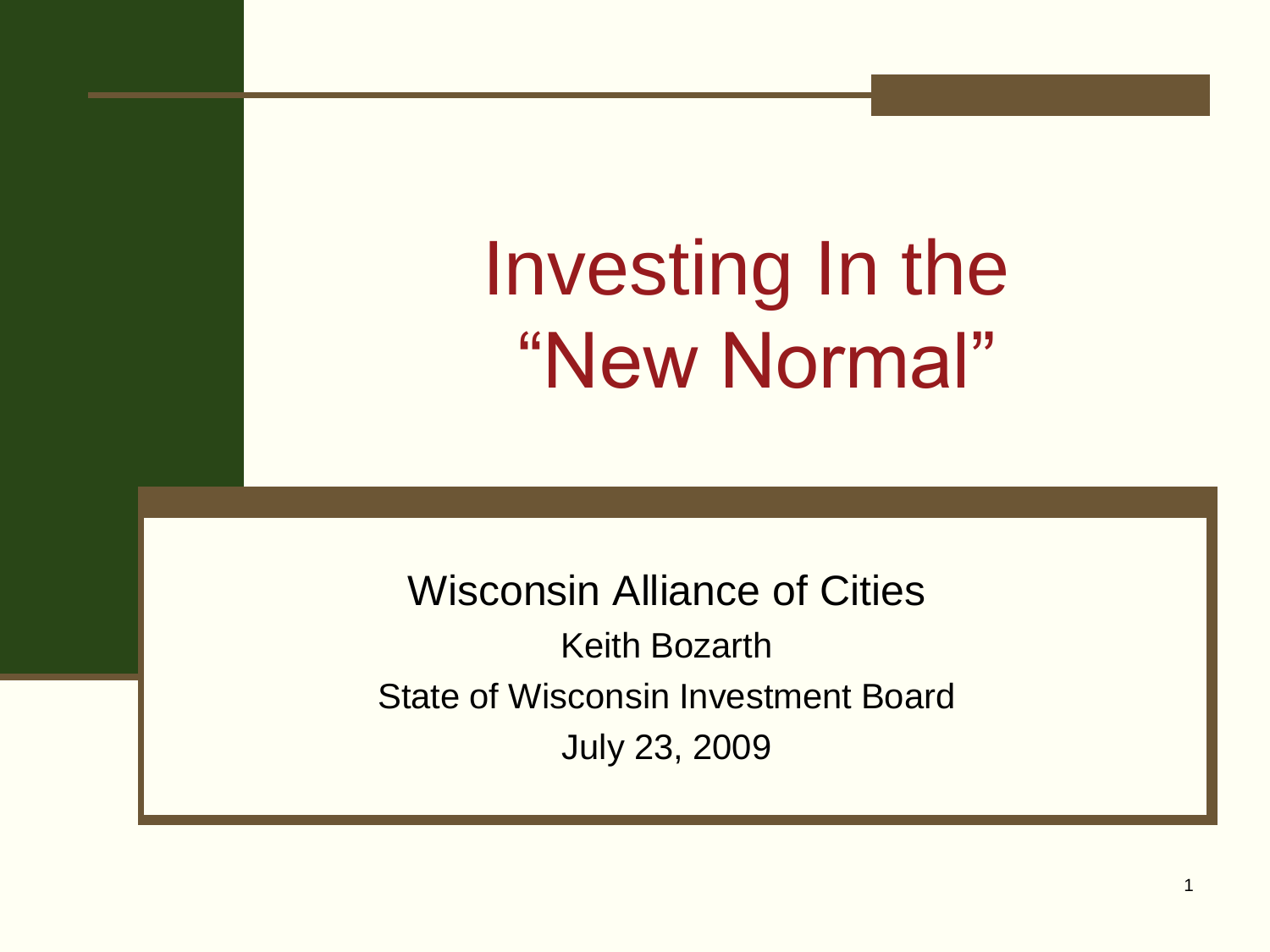# Agenda

■What About 2008? ■Where are We Today? ■Allocating the Assets Recent Changes at SWIB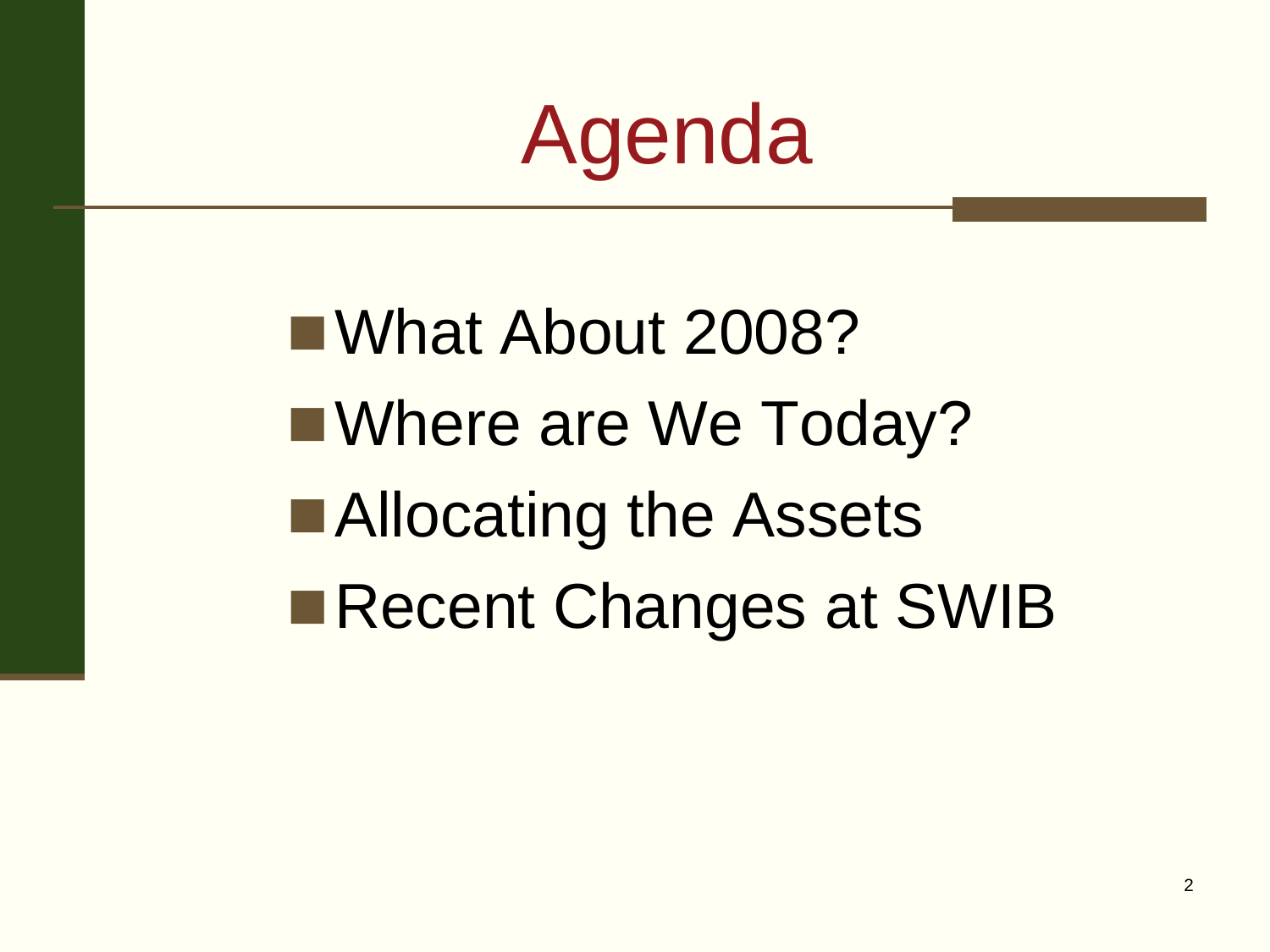#### S&P 500 Bear Markets, 1929-Present

(Sorted By Magnitude)

| <b>Dates</b>                        | <b>Decline</b> |  |
|-------------------------------------|----------------|--|
| September 7, 1929 - June 1, 1932    | $-86.2$        |  |
| October 9, 2007 - March 9, 2009?    | $-56.8$        |  |
| March 6, 1937 - March 31, 1938      | $-54.5$        |  |
| March 24, 2000 – October 9, 2002    | $-49.1$        |  |
| January 11, 1973 – October 3, 1974  | $-48.2$        |  |
| November 9, 1938 – April 28, 1942   | $-45.8$        |  |
| November 29, 1968 - May 26, 1970    | $-36.1$        |  |
| August 25, 1987 – December 4, 1987  | $-33.5$        |  |
| May 29, 1946 – June 13, 1949        | $-29.6$        |  |
| December 12, 1961 – June 26, 1962   | $-28.0$        |  |
| November 28, 1980 – August 12, 1982 | $-27.1$        |  |
| February 9, 1966 – October 7, 1966  | $-22.2$        |  |
| August 2, 1956 – October 22, 1957   | $-20.7$        |  |
| July 16, 1990 – October 11, 1990    | $-19.9$        |  |
| September 21, 1976 - March 6, 1978  | $-19.4$        |  |
| July 17, 1998 – August 31, 1998     | $-19.3$        |  |

© 2008 The Leuthold Group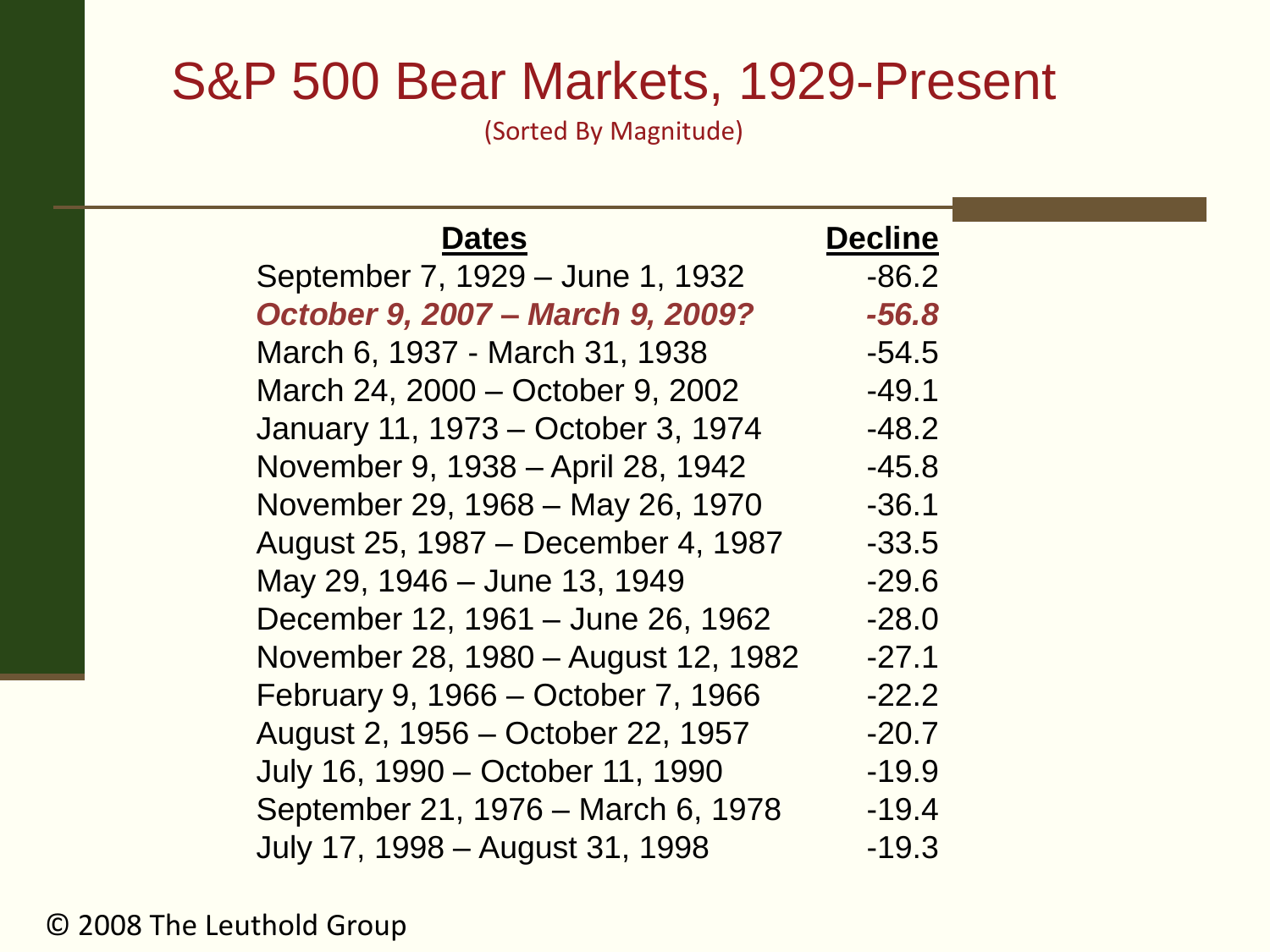### Comparison with Other Funds

#### Calendar Year 2008

|                                              | <b>Median Fund</b> | <b>Core Fund</b> | <b>Rank</b>        |
|----------------------------------------------|--------------------|------------------|--------------------|
| Core Trust Fund vs.<br>Public Funds > \$10B* | $-26.6\%$          | $-26.2\%$        | 44th<br>percentile |
|                                              |                    |                  |                    |
| Core Trust Fund vs.<br>Public Funds>\$1B*    | $-25.9%$           | $-26.2%$         | 55th<br>percentile |
|                                              |                    |                  |                    |
| <b>Mellon Universe</b>                       | $-26.8\%$          | $-26.2\%$        | 38th<br>percentile |

\*Trust Universe Comparison System <sup>4</sup>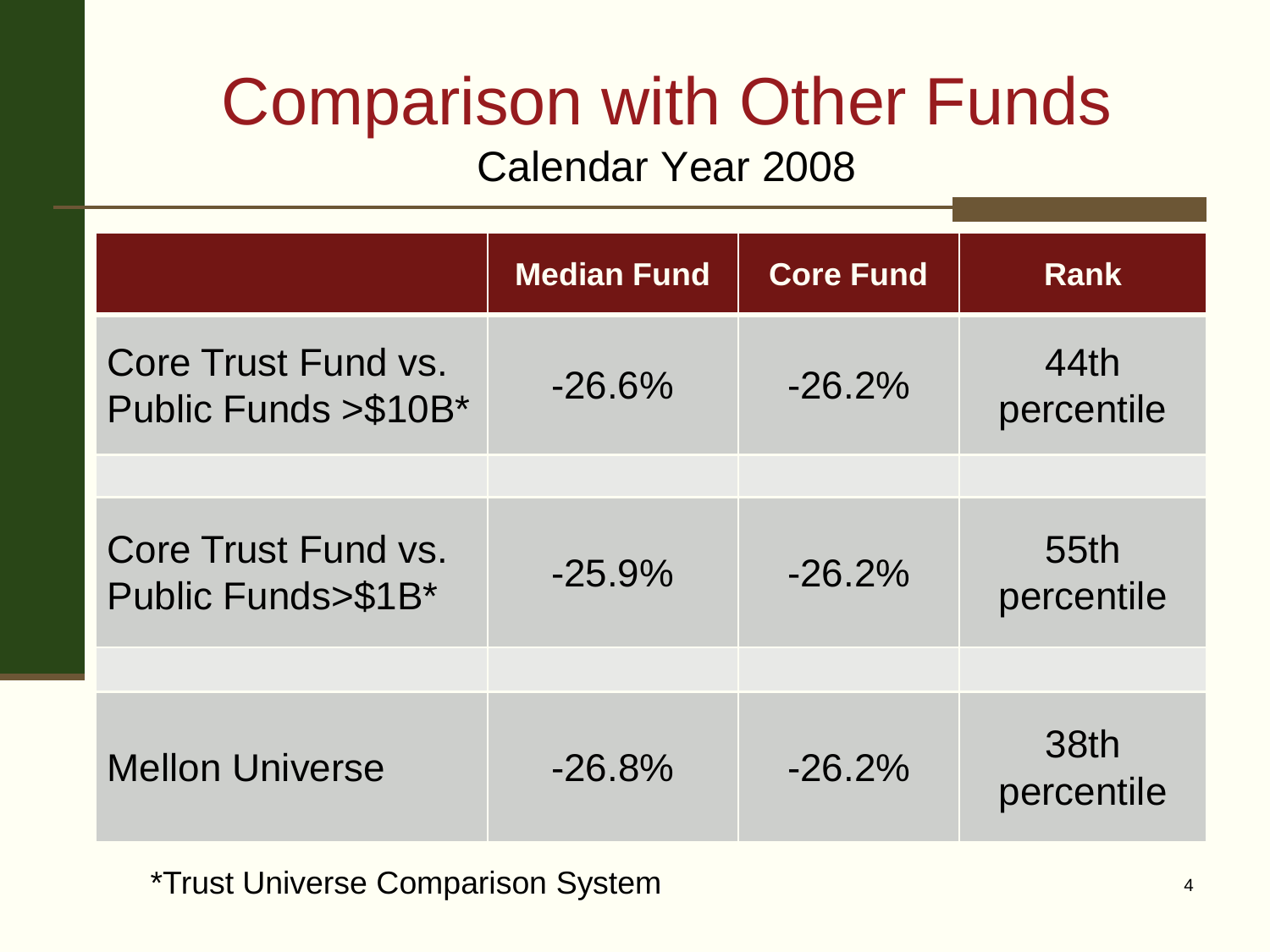## Two Decades Escalating Debt





Source: Bridgewater Associates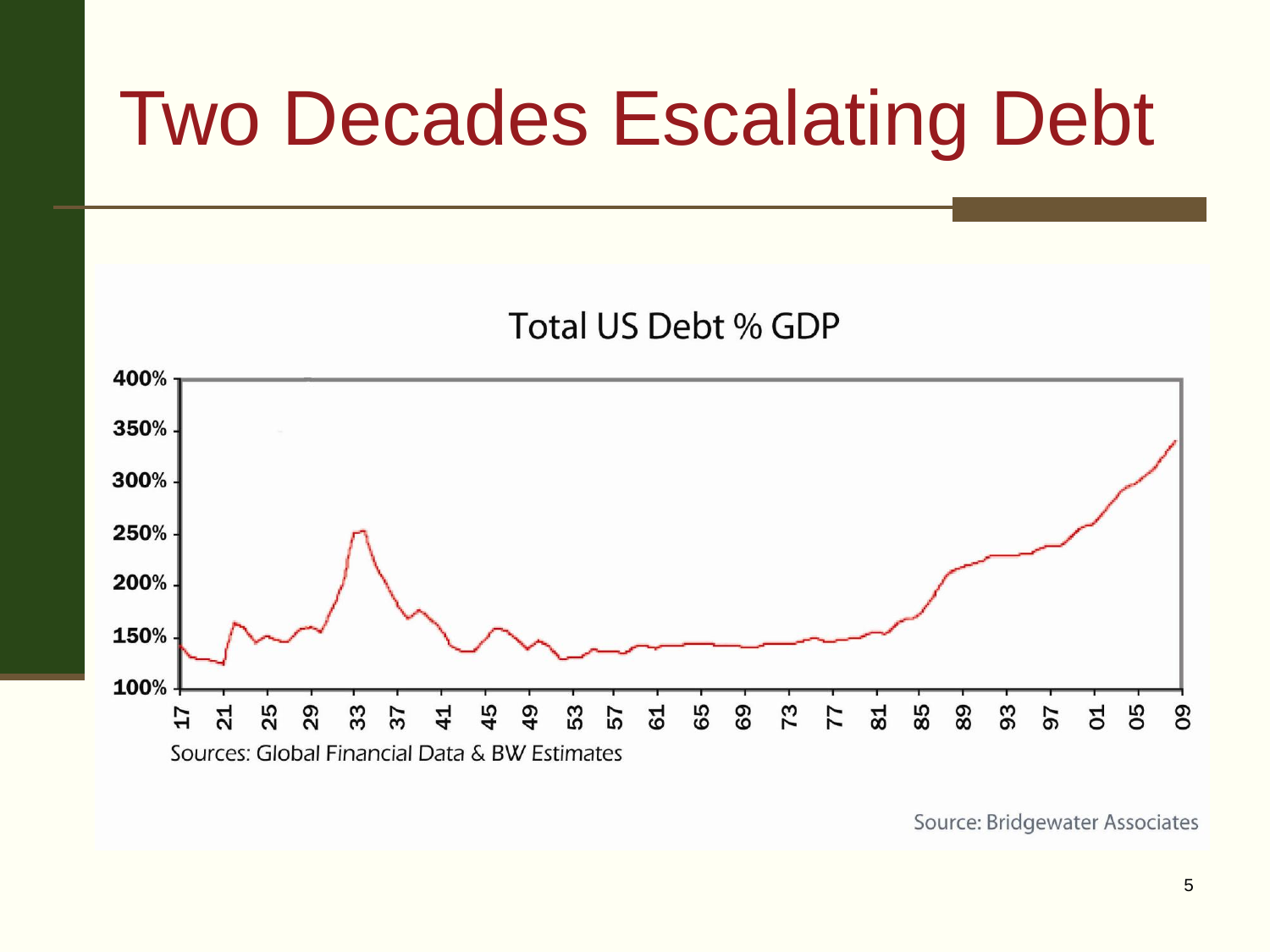## US Personal Savings Rate



Source: Lombard Street Research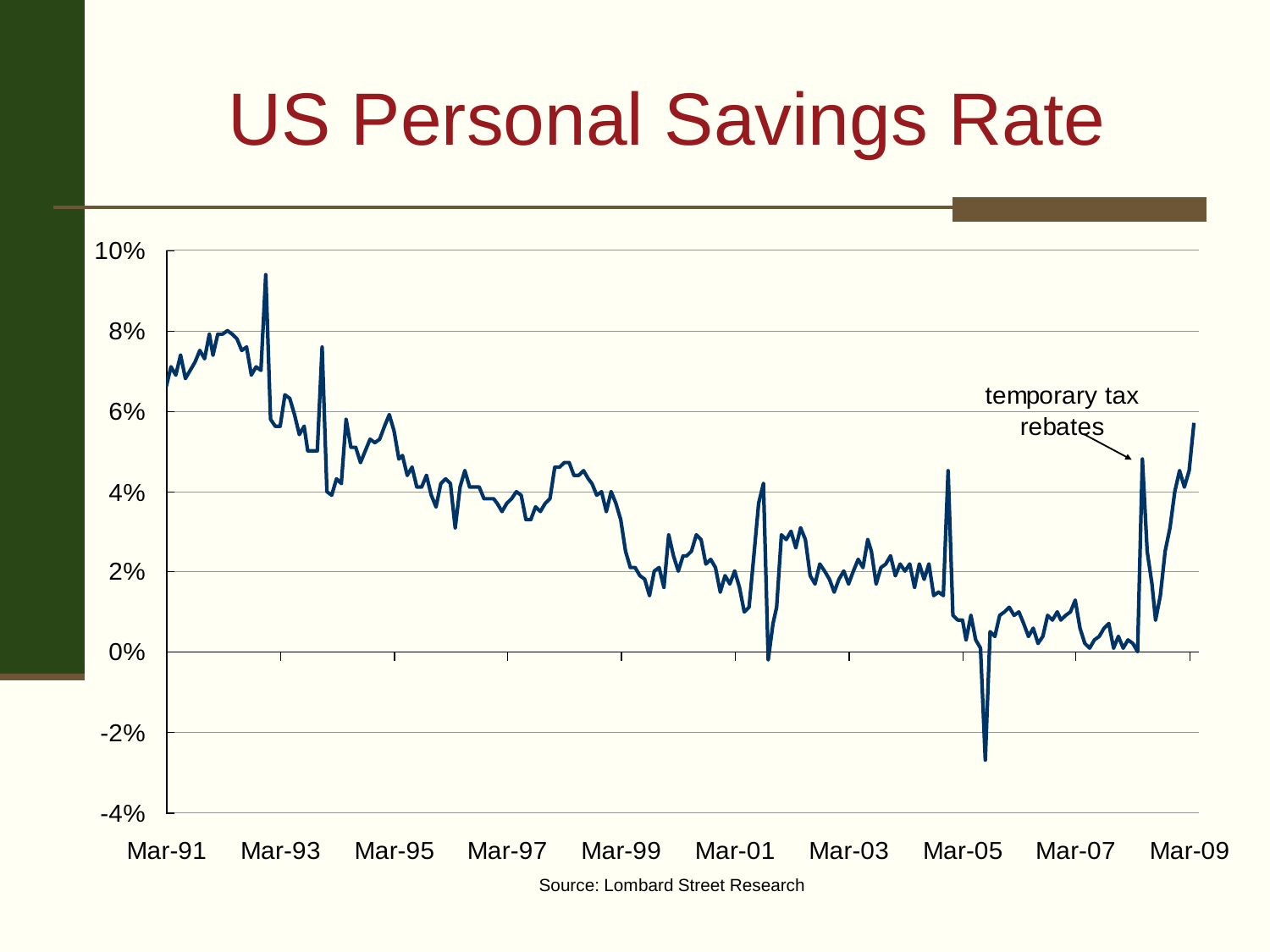## Index Returns 2009

| <b>Index</b>                               | As of 6/30/09 |
|--------------------------------------------|---------------|
| <b>United States</b>                       |               |
| <b>S&amp;P 500</b>                         | 3.2%          |
| Russell 1000                               | 4.3%          |
| Russell 2000                               | 2.6%          |
| <b>Barclays Capital Gov't/Credit Index</b> | 0.6%          |
| <b>International</b>                       |               |
| <b>MSCI Developed (ex US)</b>              | 9.3%          |
| <b>MSCI Emerging Markets</b>               | 36.0%         |
| Salomon World Gov't Bonds                  | $-1.5\%$      |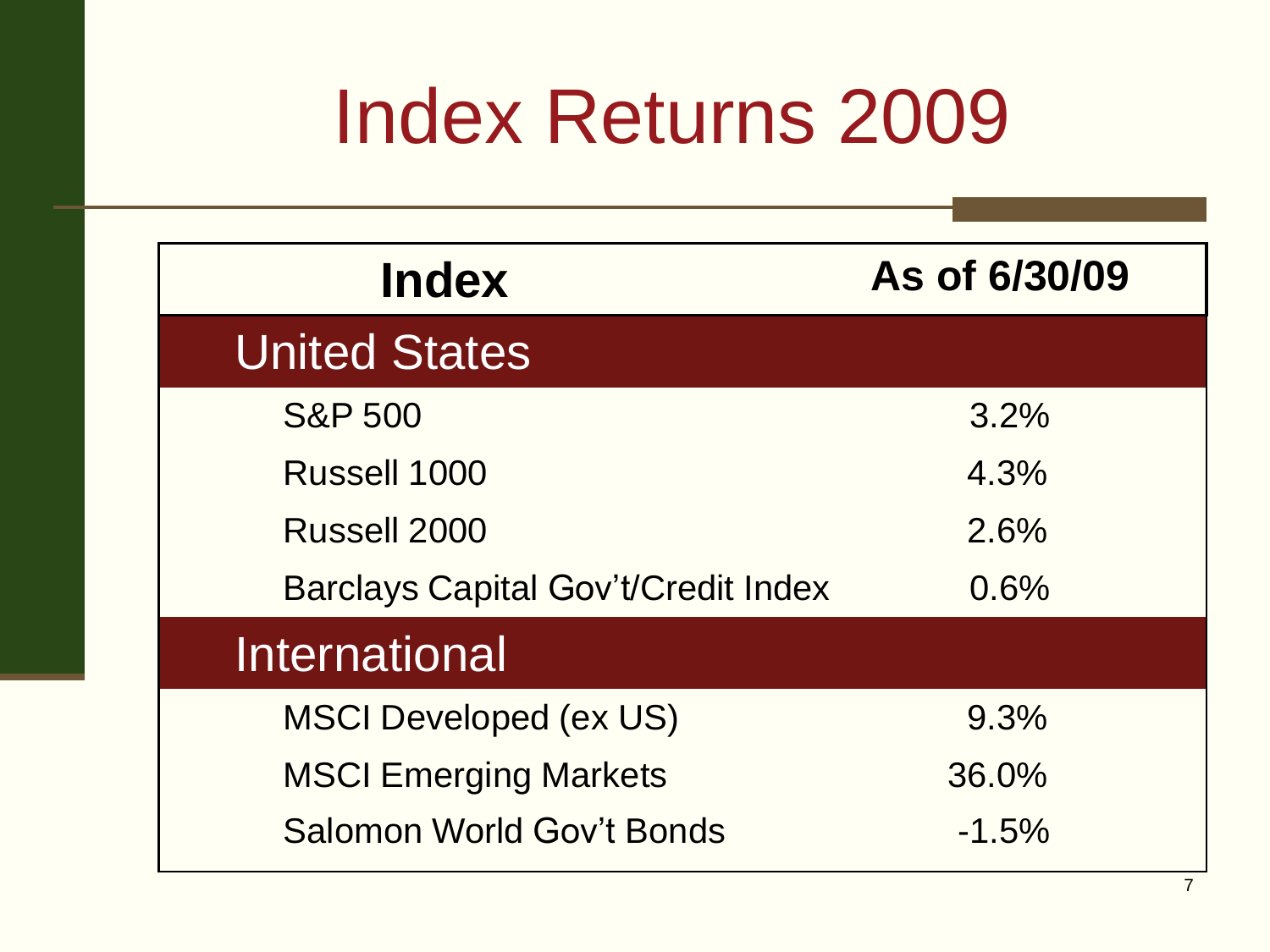## SWIB's 2009 Performance

#### **Preliminary June 30, 2009**

| Core Trust Fund                      | 4.6%    |
|--------------------------------------|---------|
| <b>Core Trust Fund Benchmark</b>     | 3.7%    |
| <b>Variable Trust Fund</b>           | 8.1%    |
| <b>Variable Trust Fund Benchmark</b> | $7.0\%$ |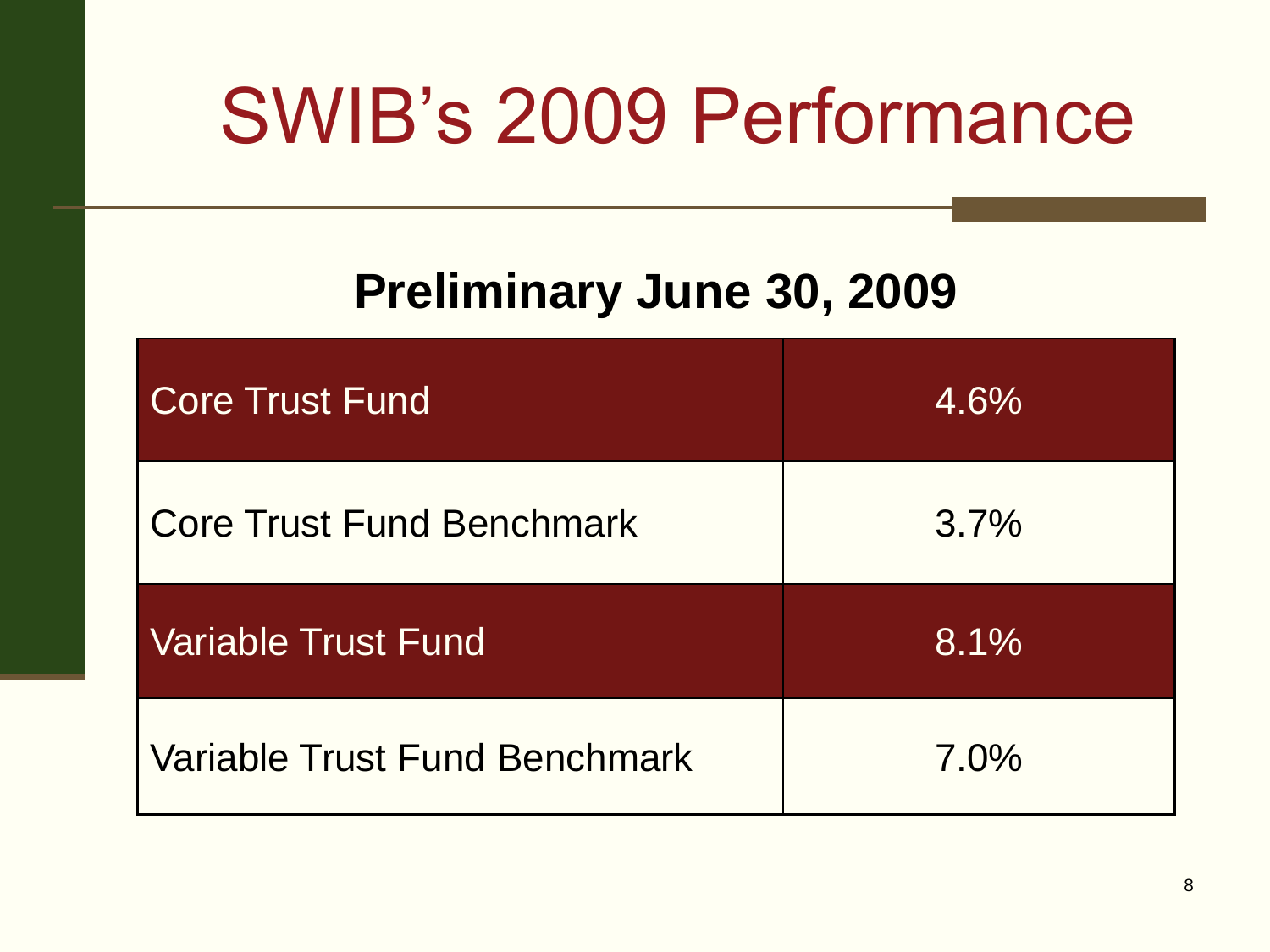### Competing Headlines – 6/17/2009

#### Same Day; Same News Service; Side-by-Sid[e](http://us.rd.yahoo.com/finance/news/rss/story;_ylc=X3oDMTI1Z2k1cHRmBFJfYWlkAwRSX2RtbgN5YWhvby5jb20EUl9maWQDOTE2MGE5OWY5ODg2NzNjYjkwMzExZmNhNjBjYzgyZGEEUl9sdHADMQ--/*http:/finance.yahoo.com/tech-ticker/article/265253/The-Recession-Is-Over,-Schwabs-Sonders-Says)

■ *[The Recession Is Over, Schwab's Sonders](http://us.rd.yahoo.com/finance/news/rss/story;_ylc=X3oDMTI1Z2k1cHRmBFJfYWlkAwRSX2RtbgN5YWhvby5jb20EUl9maWQDOTE2MGE5OWY5ODg2NzNjYjkwMzExZmNhNjBjYzgyZGEEUl9sdHADMQ--/*http:/finance.yahoo.com/tech-ticker/article/265253/The-Recession-Is-Over,-Schwabs-Sonders-Says) [Says](http://us.rd.yahoo.com/finance/news/rss/story;_ylc=X3oDMTI1Z2k1cHRmBFJfYWlkAwRSX2RtbgN5YWhvby5jb20EUl9maWQDOTE2MGE5OWY5ODg2NzNjYjkwMzExZmNhNjBjYzgyZGEEUl9sdHADMQ--/*http:/finance.yahoo.com/tech-ticker/article/265253/The-Recession-Is-Over,-Schwabs-Sonders-Says)* 

■ *Second-Half Recovery Is "Nonsensical": [Economy Still Descending, Ritholtz](http://us.rd.yahoo.com/finance/news/rss/story;_ylc=X3oDMTI1Z2k1cHRmBFJfYWlkAwRSX2RtbgN5YWhvby5jb20EUl9maWQDOTE2MGE5OWY5ODg2NzNjYjkwMzExZmNhNjBjYzgyZGEEUl9sdHADMQ--/*http:/finance.yahoo.com/tech-ticker/article/264809/Second-Half-Recovery-Is-"Nonsensical":-Economy-Still-Descending,-Ritholtz-Says) [Says](http://us.rd.yahoo.com/finance/news/rss/story;_ylc=X3oDMTI1Z2k1cHRmBFJfYWlkAwRSX2RtbgN5YWhvby5jb20EUl9maWQDOTE2MGE5OWY5ODg2NzNjYjkwMzExZmNhNjBjYzgyZGEEUl9sdHADMQ--/*http:/finance.yahoo.com/tech-ticker/article/264809/Second-Half-Recovery-Is-"Nonsensical":-Economy-Still-Descending,-Ritholtz-Says)*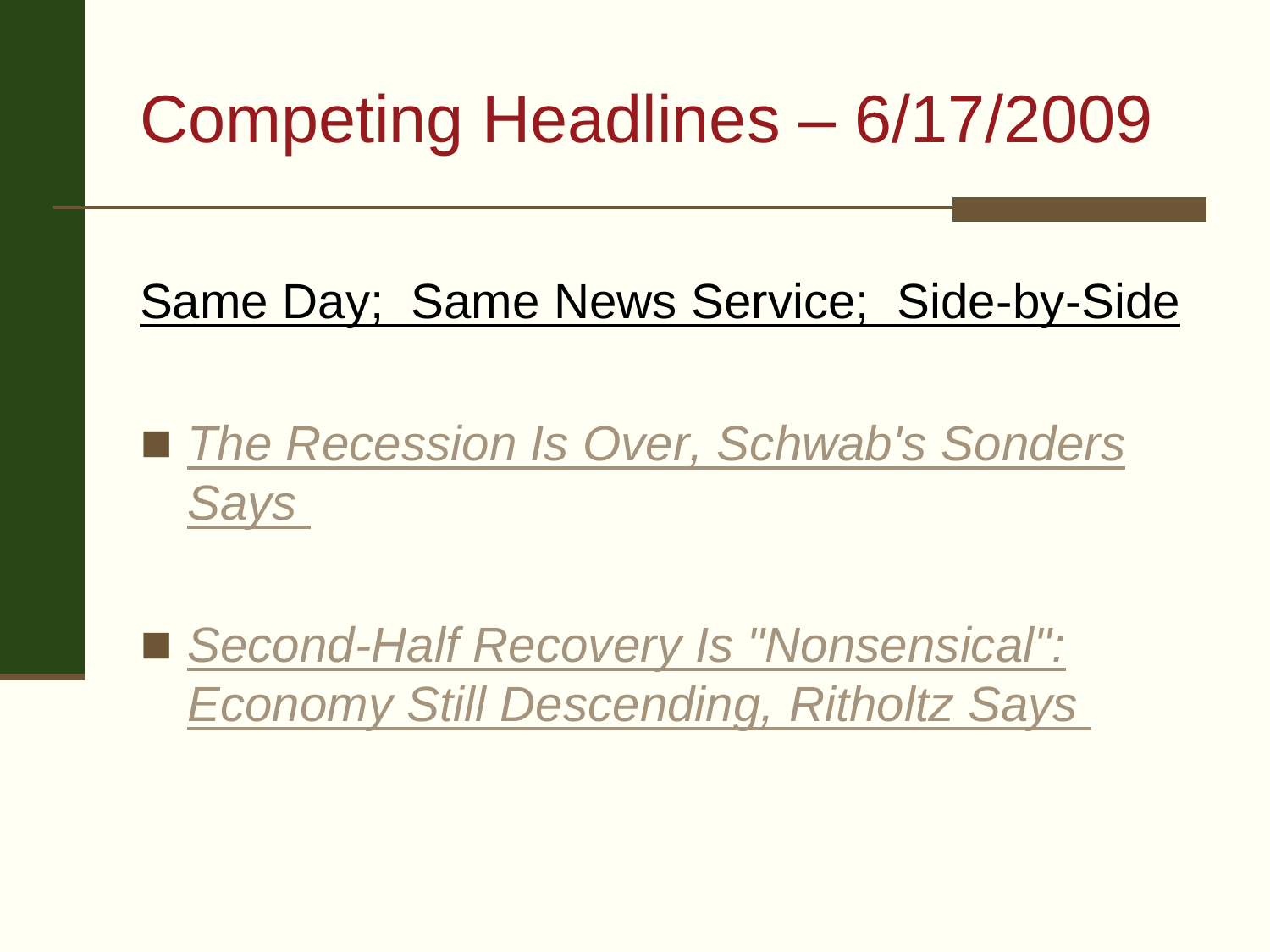## Core Fund Target Allocation

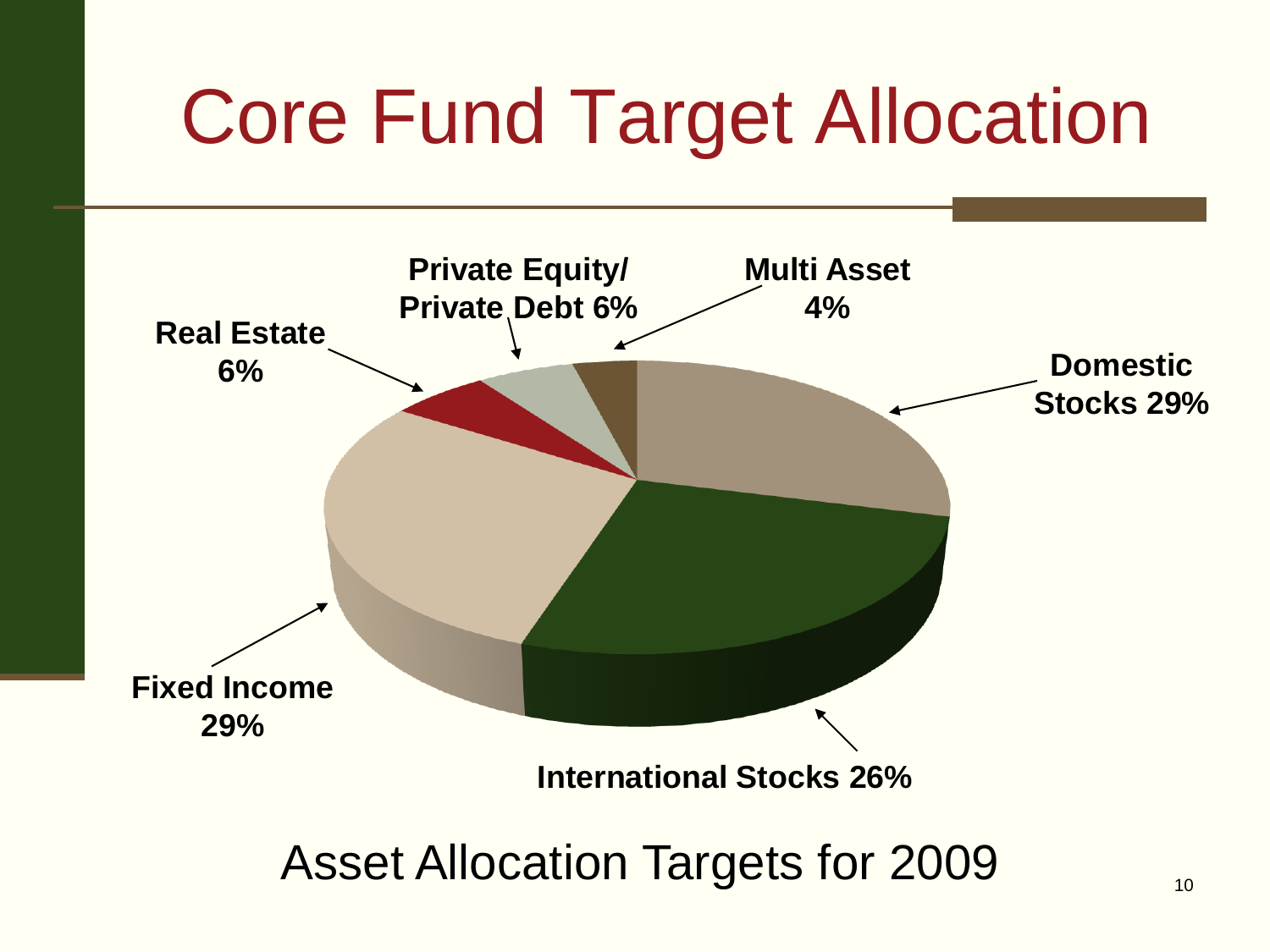### Long Trend in Stock Market Value



Source: Lombard Street Research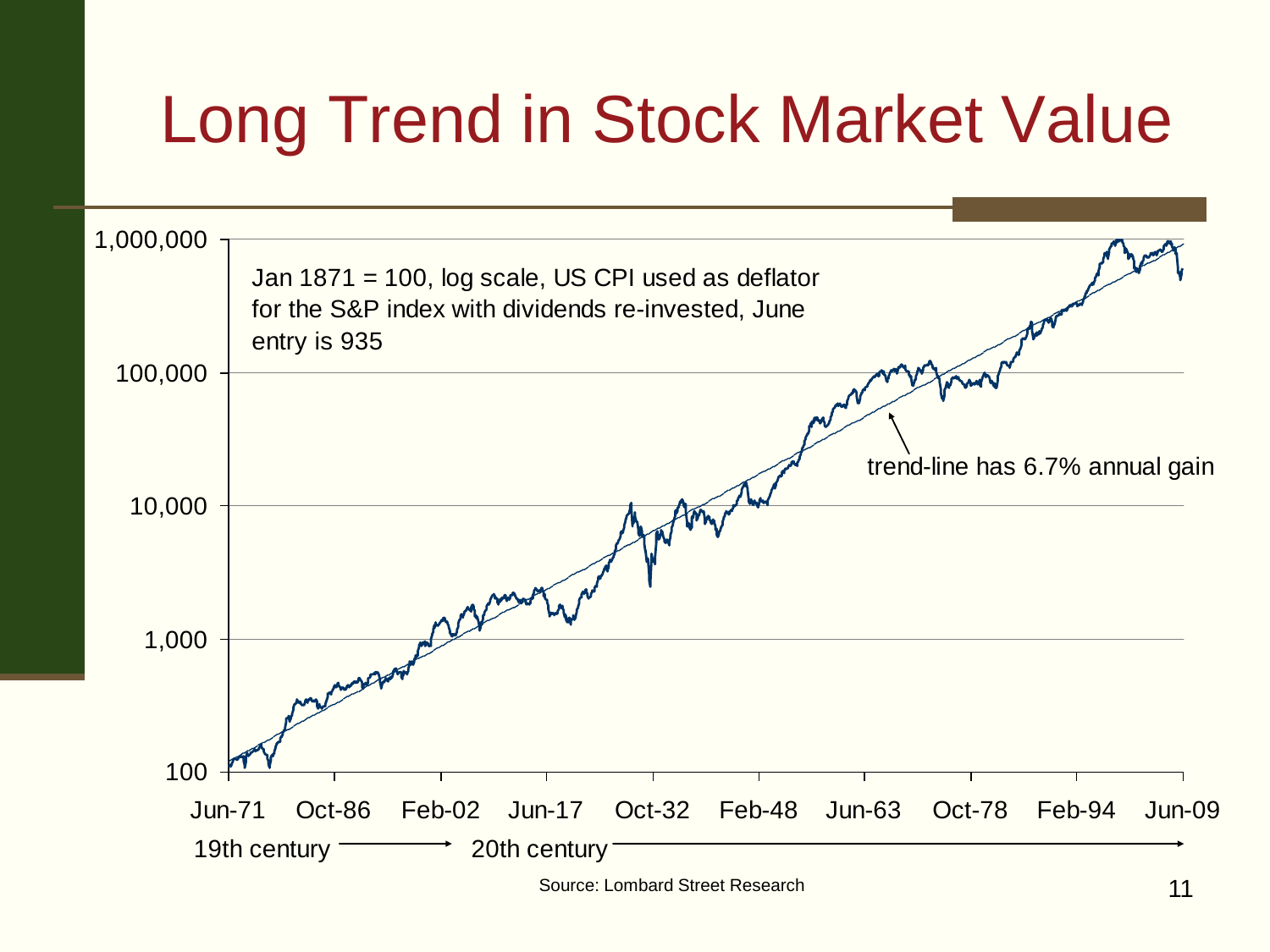#### Equity Risk Premium July 1926 to August 2008



Note: The equity risk premium, is the value-weighted return on all NYSE, AMEX, and NASDAQ stocks (from CRSP) minus the one-month Treasury bill rate (Ibbotson Associates). http://mba.tuck.dartmouth.edu/pages/faculty/ken.french/Data\_Library/f-f\_bench\_factor.html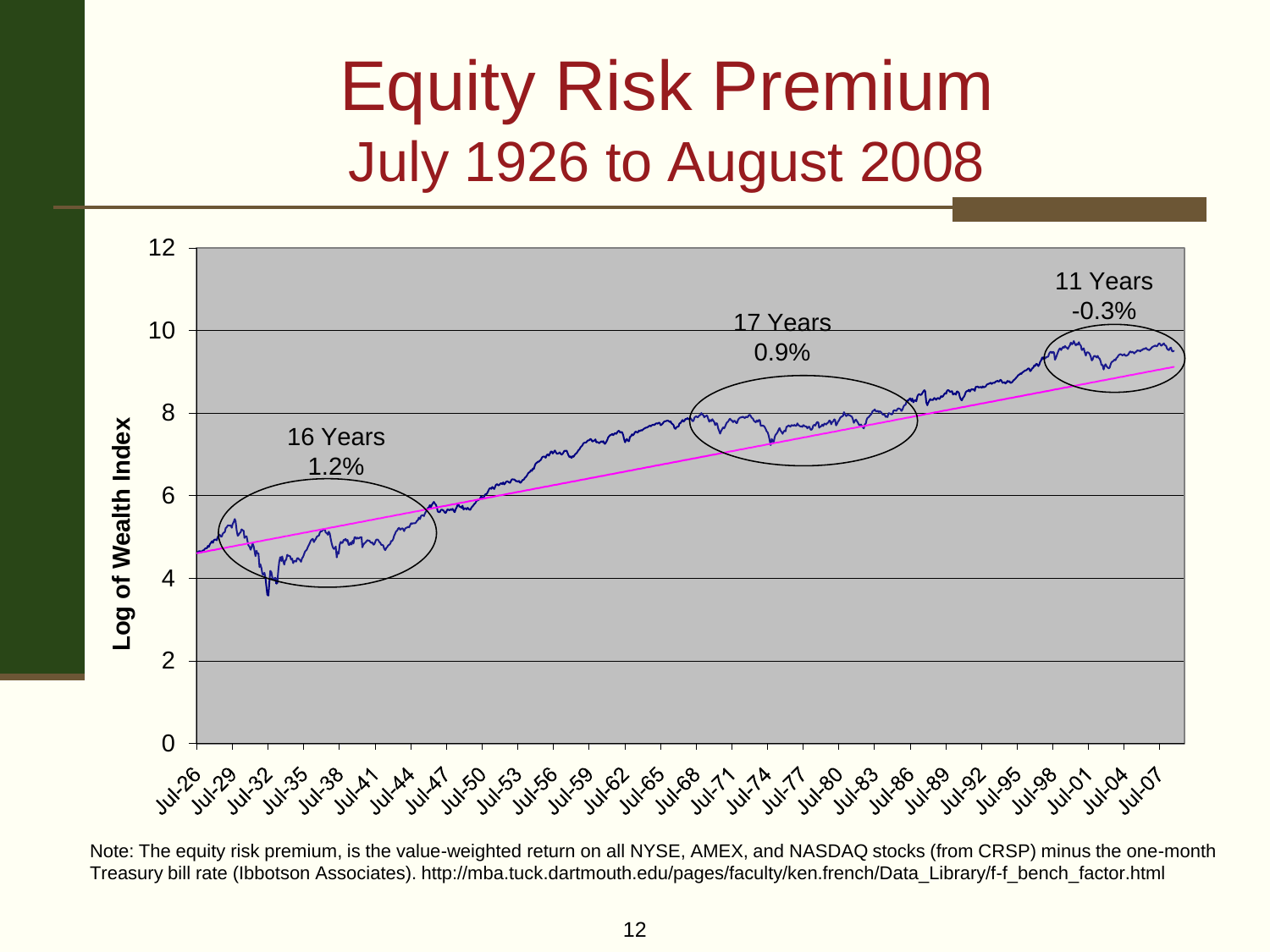## Asset Allocation Considerations

- Returns Dominated by Equities
- WI Act 212 (passed 2008) Provided Ability to Better Diversify – for example:
	- Relax "long-only" constraints
	- Global market availability
	- Active currency management
- Incremental Approach to Change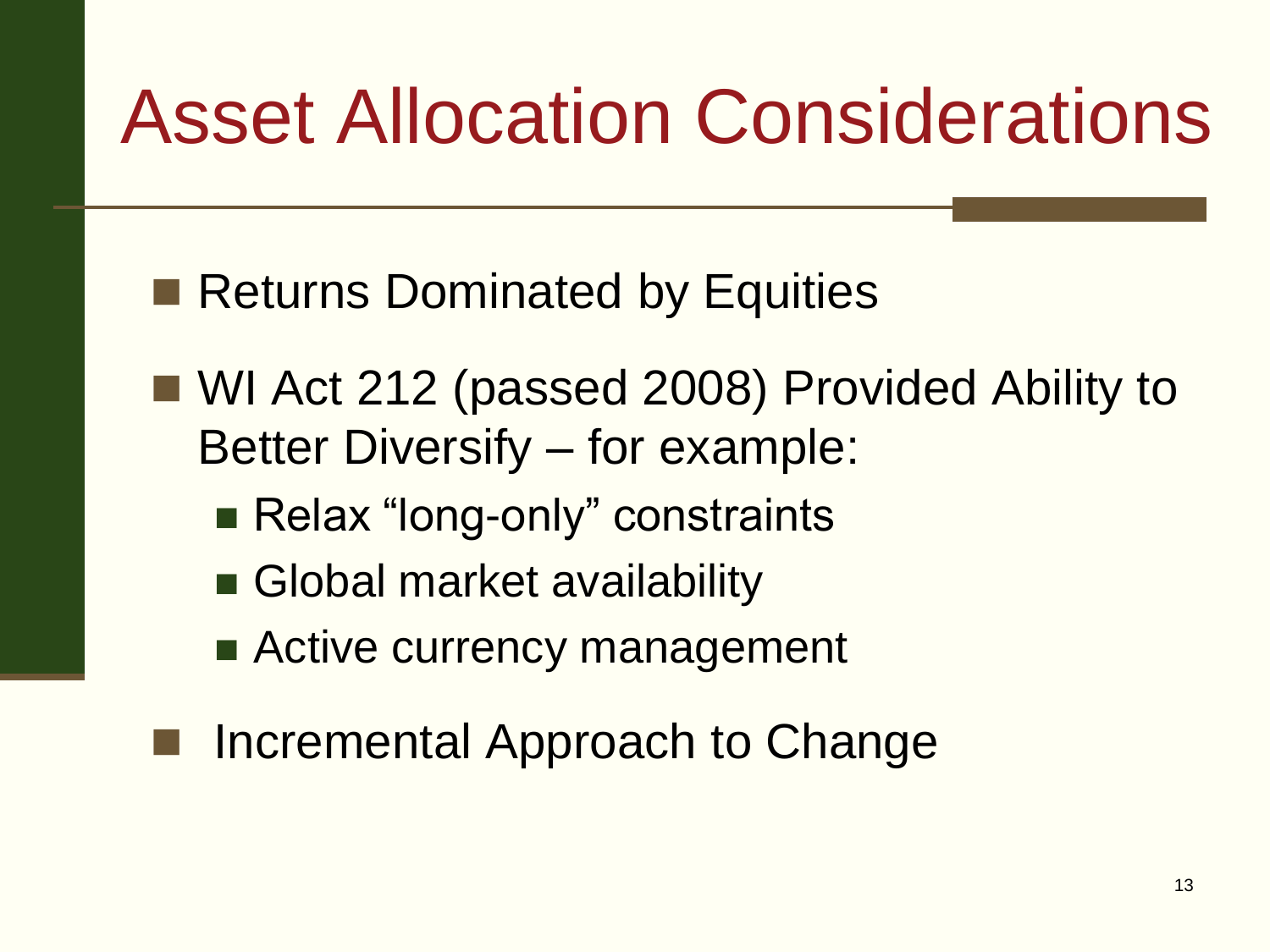## Strategic Asset Allocation

|                        | <b>CTF* 2008</b> | <b>CTF* Step 1</b><br>2009 | <b>CTF* Step 2</b><br>(Hypothetical) |
|------------------------|------------------|----------------------------|--------------------------------------|
| <b>Equities</b>        | 58%              | 55%                        | 50%                                  |
| <b>Fixed Income</b>    | 30%              | 29%                        | 28%                                  |
| <b>Private Markets</b> | 10%              | 12%                        | 14%                                  |
| Multi-Asset            | 2%               | 4%                         | 8%                                   |

\* Core Trust Fund 14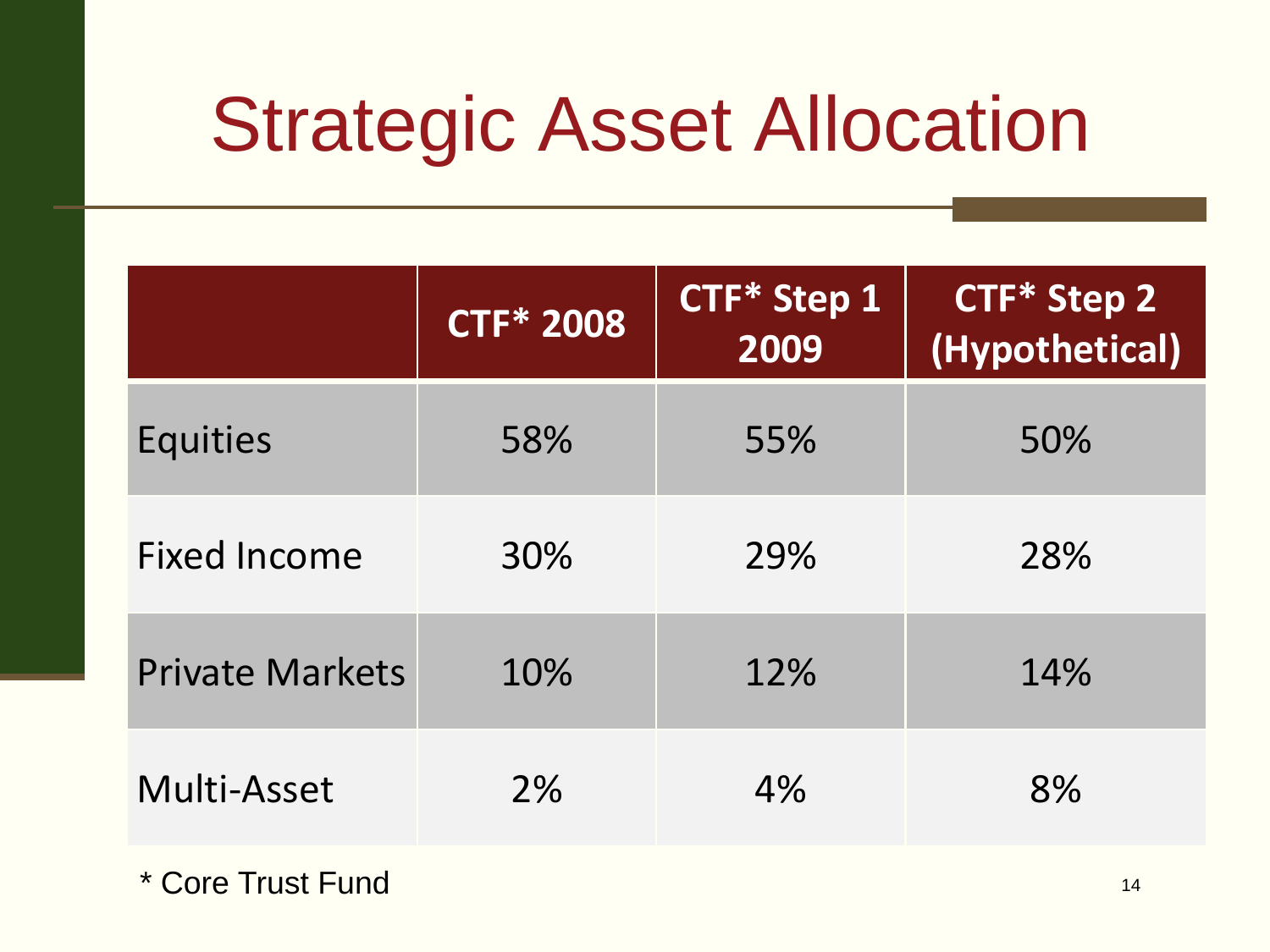## 2009 Allocation Review

- Consultant Round Table
- **April Discussion with SWIB Trustees** 
	- **Strategic discussion**
	- **Planning future process**
- **I** Input from ETF Actuary
- **Further Analytical Input**
- October Workshop
	- Two year strategic planning
	- **Input from consultants & economic professionals**
- $\blacksquare$  Adoption by Board in December/January  $\blacksquare$